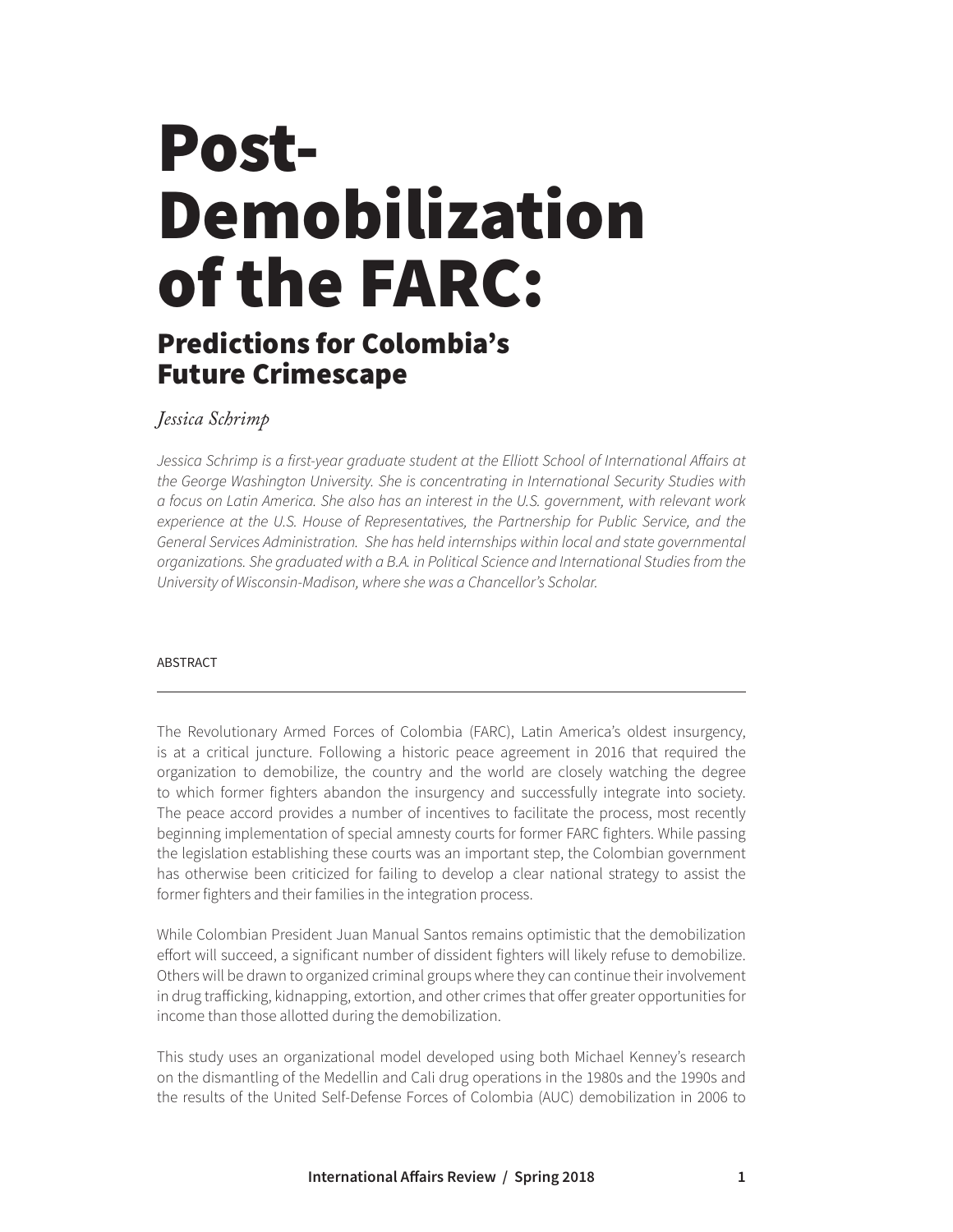help predict the number of potential dissidents and recidivists. Additionally, current trends in criminal activities in Colombia following the signing of the peace accord in 2016 provide support for conclusions and predictions for the country's future crimescape.

## **INTRODUCTION**

The Revolutionary Armed Forces of Colombia (FARC), Latin America's oldest insurgency, has arrived at a critical moment in Colombian history – the postdemobilization period. On November 18, 2017, Colombia's Senate approved special amnesty courts for FARC members with 51 votes, passing a vital, albeit contested, component of a negotiated peace deal between the government and the former combatants.<sup>1</sup> As Colombia prepares to install the amnesty courts in 2018, both the country's citizens and global audiences are monitoring the efects of the FARC's demobilization on Colombia's criminal landscape. While Colombian President Juan Manuel Santos remains optimistic, there is likely to be a degree of recidivism by demobilized FARC forces, leading to continued drug activities in the country.

This paper will configure an organizational model for FARC drug operations among dissidents and recidivists post-demobilization using Michael Kenney's criminal organizational models as applied to the Medellin and Cali drug operations in the 1980s and 1990s. The paper will make comparisons to the 2006 demobilization of the United Self-Defense Forces of Colombia (AUC) paramilitary forces, which will serve as an indicator of recidivism rates among the FARC. Finally, it will outline conclusions and predictions for Colombia's future crimescape based on Kenney's organizational model and assessments of criminal activities in Colombia since the signing of the peace accord in November 2016.

## **HISTORICAL BACKGROUND**

Prior to the FARC's formation, Colombia endured two bloody civil wars between its Liberal and Conservative parties, The War of a Thousand Days  $(1899-1903)$  and The Violence  $(1946-1957)$ . These brutal political clashes resulted in the sufering, displacement, and deaths of hundreds of thousands of Colombians. A power-sharing agreement between the two parties concluded the second civil war, but ultimately did not address the number of underlying peasant complaints that preceded the conficts. In response to this exclusion, Manuel Marlunda, a Colombian Communist Party member, formed the Fuerzas Armadas Revolucionarias de Colombia (FARC) in 1964. The purpose of the FARC was to address land reform and provide defense for rural populations against the government.2 However, these grievances rapidly evolved into an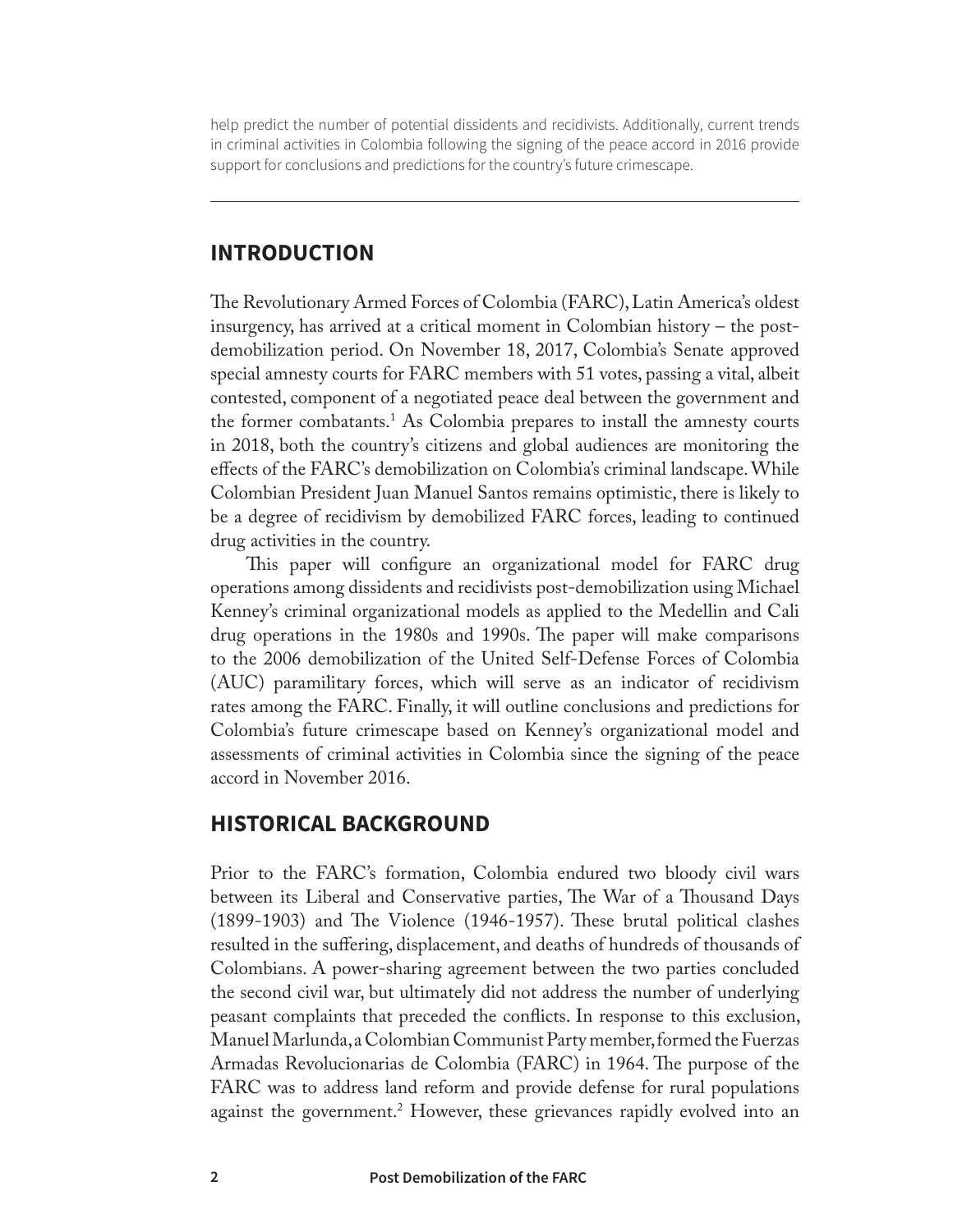objective of toppling the government and replacing it with a Marxist-Leninist body governed by the FARC.

In its early stages, the FARC garnered income solely from terror-related attacks that included violence, kidnapping and extortion. The FARC used the funds for its forces as well as basic services for its peasant support base. The guerrilla group signifcantly increased its revenue once it diversifed into the cocaine market. Initially the FARC levied taxes on coca cultivation yields in areas of control (otherwise known as "safe havens" or despeje) or locales with weak government presence, but the FARC soon accelerated its involvement by exacting fees on drug flights in its territory.<sup>3</sup> When the infamous Medellin and Cali cartels were dismantled through a joint efort by the Colombian and U.S. governments in the 1990s, Colombia's cocaine market fractured into multiple small drug networks. The FARC eagerly exploited the power vacuum left behind by the cartels and erected a massive cocaine enterprise.

With some income estimates alleging upwards of \$1 to \$2 billion per year derived from the drug trade prior to the signing of the landmark peace accord with the Colombian government in 2016, the FARC's humble roots belie its pervasive global criminal reach.4

#### **FARC CRIMINALITY**

Recent studies by scholars Livia Wagner and Max Manwaring demonstrate the extent to which the FARC was (as a mobilized, unitary organization) involved in a diverse spectrum of criminal activities within and beyond Colombia's borders. Aside from extortion, kidnapping, cattle theft and drug traffickingrelated crimes, the FARC was also connected to illegal mining and lumbering.<sup>5</sup> Merely seven months prior to signing the peace accord, reports indicated that the FARC allegedly collected 20 percent of its funding from illegal gold mining.<sup>6</sup>

Estimates of the FARC's total annual income vary. Some project the FARC's income as upwards of \$100 to \$300 million per year, while others believe it to be closer to \$1 to \$2 billion dollars, as noted earlier.7 Despite the discrepancy, scholarly estimates agree that at least half of the FARC's income was derived from the drug trade.8 In the early 2000s, the insurgent group was reported to be the largest global cocaine supplier.9 Scholar Colin Clarke comments that "narcotics remain both the most common and most lucrative form of organized crime used by terrorist groups... The cultivation of illicit crops like poppy or coca is labor-intensive and provides employment to hundreds of thousands to millions of people in particular countries."10 While providing jobs to its rural peasant support base, the FARC's participation in narco-trafficking facilitated the formation of partnerships with various local criminal gangs, known as bandas criminales (BACRIM).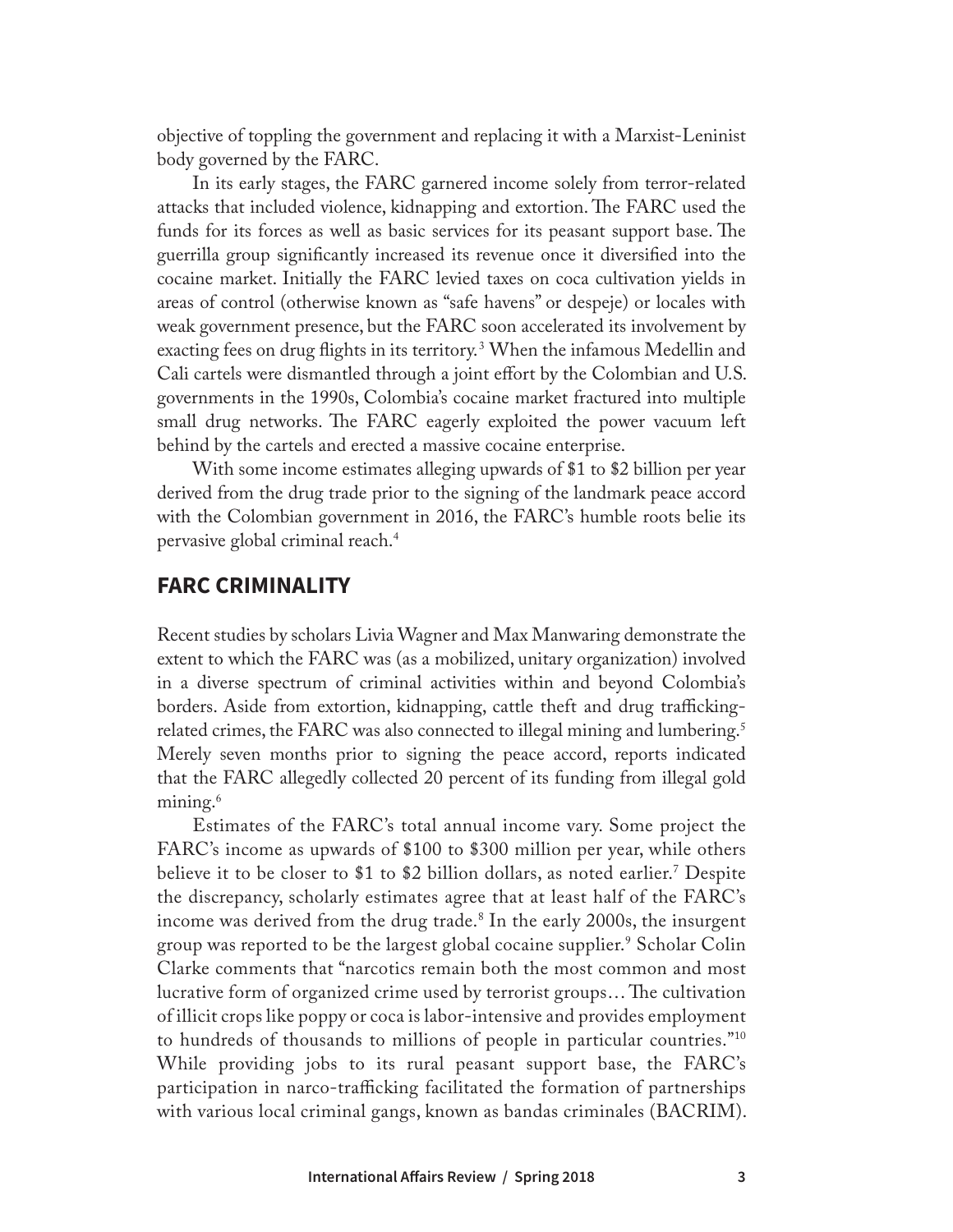The FARC also partnered with international terrorist organizations such as the Basque separatist group ETA, Hezbollah, Mexico's Los Zetas and the Provisional IRA.<sup>11</sup> Such was the FARC's global reach, the insurgent group was allegedly connected to organized crime in thirty countries and utilized West African ports as major transit points for cocaine trafficking.

Perhaps one of the more telling cases of the transnational nature of the FARC's criminal enterprise was its linkage to a Russian smuggling ring that operated from 1999-2000. During the brief span of the ring's operation, routine shipments of up to 88,000 pounds of cocaine moved via air transport from Colombia to the former Soviet Union.<sup>12</sup> In exchange for the cocaine, the FARC received quantities of Russian and Eastern European arms. The ring encompassed Russian military personnel, diplomats, and organized crime leaders, in addition to the FARC. Interestingly, one of Brazil's most notorious drug lords, Luiz Fernando Da Costa (alias Fernandinho), was considered vital in facilitating the weapons shipments to the FARC. Furthermore, US reports have potentially connected Hezbollah to the ring as well.<sup>13</sup> As Bruce Bagley states: "Tis was a truly global criminal network, servicing a wide range of criminal actors, from local crime bosses all the way to international terrorism."14

While the majority of the FARC is now demobilized, dissidents continue to maintain some of the FARC's criminal fronts. Comparing the FARC's operations and structure prior to demobilization and the evolution of its structure within dissident groups allows for a better understanding of Colombia's crimescape.

#### **WHEEL AND CHAIN NETWORKS**

In his article "The Architecture of Drug Trafficking," Michael Kenney proposes two distinct organizational models to describe trafficking networks in the 1980s and 1990s, during which the Medellin and Cali cartels peaked and then disbanded. He argues that the term 'cartel' inaccurately describes the operations in these two cities; as these major drug networks did not have a monopoly on the cocaine market and therefore could not control global market prices, unlike a genuine cartel.<sup>15</sup>

Instead, he utilizes the concept of wheel and chain networks. He offers the following defning characteristics of a wheel network:

*Wheel networks…contain a core group that manages the overall enterprise and peripheral nodes that perform specifc tasks, sometimes for diferent core groups…Core groups exploit their resources to contract the services of diferent peripheral nodes that perform the same task, including multiple transportation rings, distribution groups and money launderers. Core groups are led by*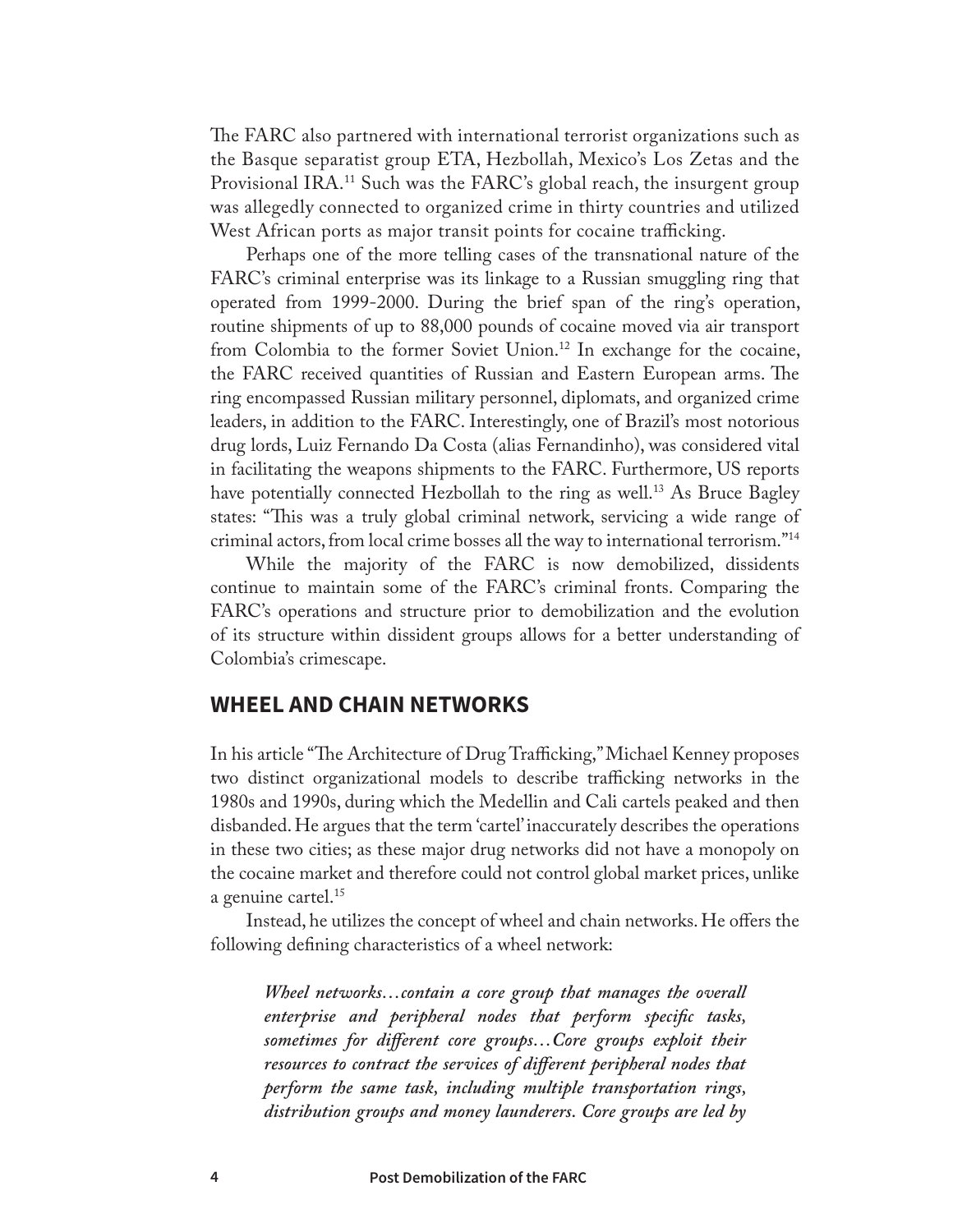#### *veteran trafckers that have the contacts, capital and knowledge to coordinate large-scale drug shipments.16*

Kenney utilizes the concept of a wheel network and applies it to the height of drug operations led by organized crime groups like Pablo Escobar and the Cali 'kingpins' in the 1980s. The core groups (i.e. Escobar, Cali kingpins) dominated their respective wheel networks in Colombia.

Wheel networks, as used by Kenney to describe criminal narco-trafficking networks, can also apply to the FARC's drug operations leading up to the 2016 peace agreement (pre-demobilization). The FARC was organized around a seven-member secretariat that governed the actions and operations of the insurgent group.17Tis secretariat mode of governance fts the core group aspect within the context of the wheel model. As veterans of the insurgency, these leaders had the knowledge necessary to coordinate large-scale drug operations. While the FARC was a politically motivated insurgent group, its proclivity toward narco-trafficking as a key funding source for its operations evolved the organization from a peasant guerrilla movement to a major transnational criminal network. The wheel network constructed by the FARC spanned international borders, penetrating both Africa and Europe in the expansion of its criminal enterprise.<sup>18</sup>

Returning to Kenney's organizational models, he suggests a second concept to describe Colombia's drug landscape outside of the large wheel networks: chain networks. He provides a few features of these networks:

*Chain networks coordinate transnational drug fows sans the synchronization provided by core groups. Chain networks are decentralized and 'self-organizing': they contain independent nodes that perform specifc tasks and transact directly with other nodes without mediation and oversight by core groups. While some nodes may contain infuential leaders, relations among diferent groups are characterized by horizontal rather than vertical accountability…in chain networks, individual nodes often contain only a single level of management: the manager or boss who gives orders – and the workers that carry them out.19*

These chain networks may be a useful organizational model when examining the FARC dissidents and recidivists in the post-demobilization period. Similar to what occurred with the demobilization of the AUC (a large paramilitary defense group turned narco-traffickers), 15-20 percent of the demobilized FARC may recidivate and join smaller, fat chain networks as part of the ranks of a local BACRIM and continue drug operations.<sup>20</sup> This has already occurred to a degree with certain FARC members that rejected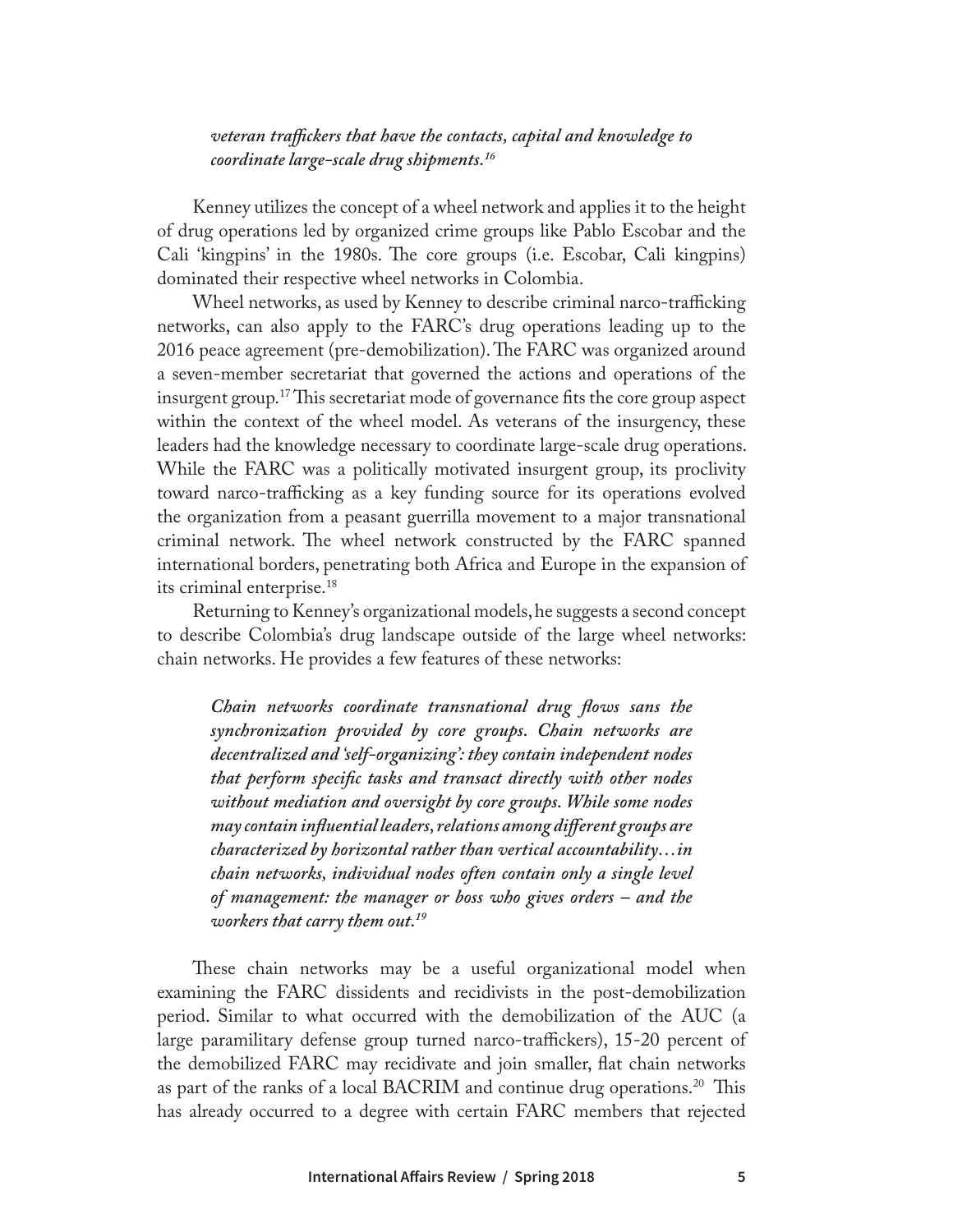the peace accord outright and refused to demobilize, forming the basis for the dissident groups identifed across Colombia. Post-hoc analysis of the AUC disbandment in 2006 cited "the surfacing of post-demobilization armed groups…[with] substantial evidence that these groups have a variety of linkages with the former AUC."<sup>21</sup> The outcome of the AUC demobilization provides support for a similar result with demobilized FARC forces, which have already experienced cases of desertion.<sup>22</sup> A growing percentage of these forces, for any number of reasons, will likely be lured back to Colombia's lucrative shadow networks, and will form their own fragmented, criminal factions or otherwise ally with other FARC dissidents or BACRIM.

Insight Crime reported in early 2017, that Colombia's most notorious BACRIM, Clan del Golfo (also known as Clan Úsuga, Los Urabeños, and Autodefensas Gaitanistas de Colombia), comprised of former mid-level AUC leaders, was actively recruiting FARC dissidents in order to seize former drug and illicit mining enterprises in various parts of Colombia.<sup>23</sup> Some reports have shown that certain FARC dissident groups have noticeably strengthened since the signing of the official peace agreement more than a year ago (November  $24, 2016$ .<sup>24</sup> These dissident groups will likely continue to engage in their own chain networks where they are already based, especially where local areas lack a strong government presence.

The demobilization of the FARC dismantled the transnational wheel network controlled by the FARC secretariat. However, the spokes of this network spurred the creation of fragmented, small-scale chain networks wherein dissidents and recidivists take residence on their own or alongside members of Colombia's organized criminal groups. As demobilized FARC forces become more disillusioned with the peace implementation process, these chain networks will gain more new recruits and there will be further obstructions to the peace process.

#### **POLITICS OF THE PEACE AGREEMENT**

One critical impediment to the implementation of the 2016 peace agreement is the politics surrounding it. The Colombian Congress is currently debating and voting on individual pieces of legislation to establish the legal foundation for the peace accord. Unfortunately, fast-track authority for legislative action ended November 30, 2017, signifcantly decelerating the process. However, the Senate managed to pass the controversial Special Jurisdiction for Peace ( JEP) on November 16, 2017, enabling the establishment of special amnesty courts for the FARC in 2018.<sup>25</sup> This was a key request of FARC members in the peace accord. More recently, the JEP announced in March 2018 that it would begin gathering evidence and arranging the initial hearings; however, no specific date is set for the first set of proceedings.<sup>26</sup> To date, over 4,600 former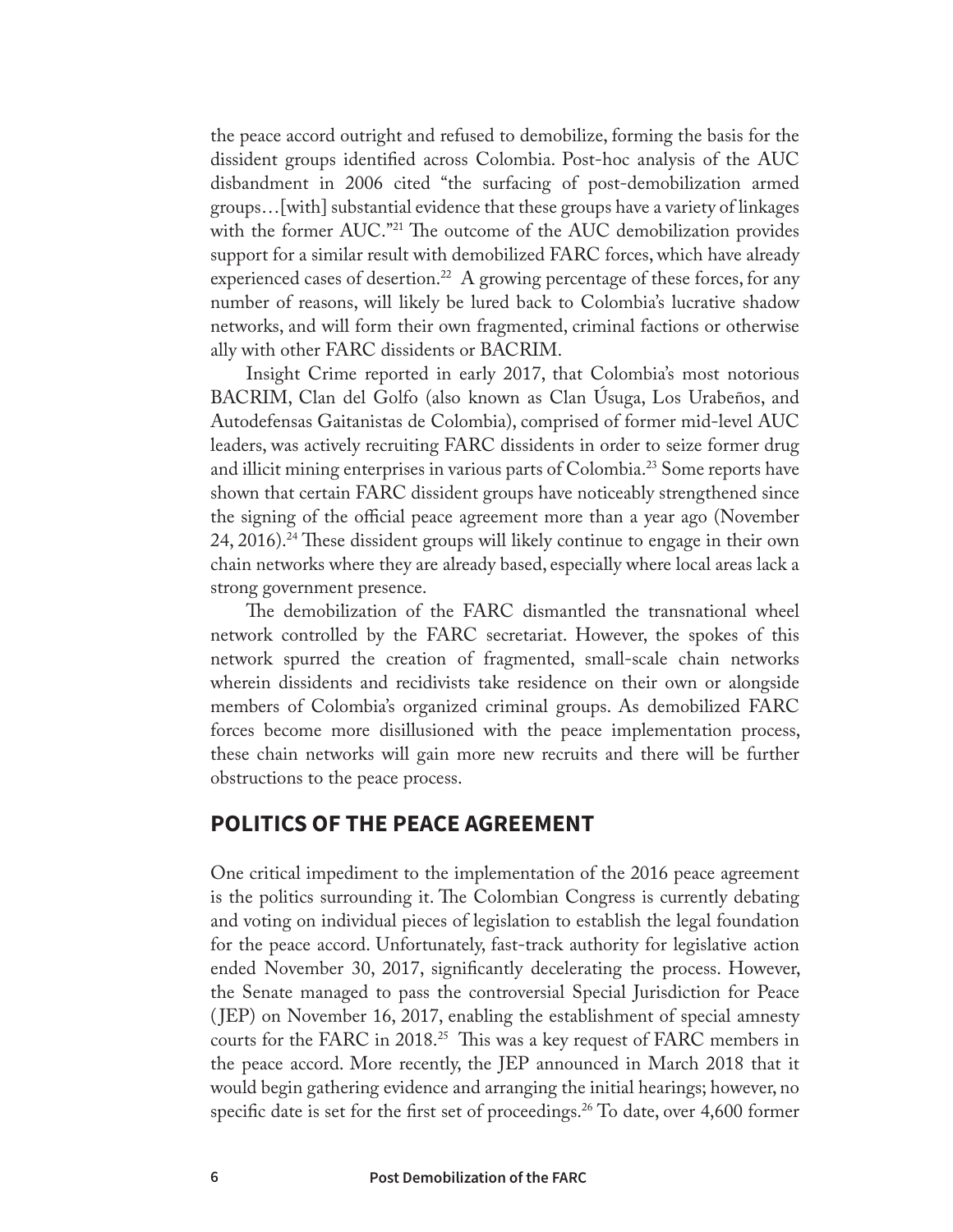FARC combatants have provided testimony.<sup>27</sup>

Nevertheless, the JEP may be confronted by a high-profle case sooner than expected with the consideration of Seuxis Paucis Hernández Solarte, alias "Jesús Santrich." Colombian authorities arrested Santrich in April 2018 after the United States indicted him for attempting to traffic 10 tons of cocaine worth \$320 million.<sup>28</sup> A former high-level FARC commander, Santrich was a key negotiator in the 2016 peace agreement and represented one of ten seats allocated to the FARC in Congress, as promised by the peace deal.<sup>29</sup> The JEP will decide whether Santrich's crime was committed prior to or following the signing of the peace agreement, the latter of which would strip him of benefts within the special peace jurisdiction.<sup>30</sup>

Santrich's potential involvement with the drug trade post-demobilization is a signifcant blow to demobilized FARC members in the eyes of the Colombian public, who already disfavor the peace agreement. Further reinforcing this negative perception are recent allegations of corruption surrounding the Colombian Peace Fund (Fondo Colombiano de Paz), the government agency charged with managing resources for the peace agreement implementation. Concerns arose when the ambassadors of Norway, Sweden and Switzerland conveyed their unease to President Santos over transparency and management of funds allotted for the implementation of the peace agreement. Altogether, Norway, Sweden, and Switzerland pledged over \$200 million toward the peace process. Furthermore, the Colombian Attorney General's Office notified Santos "of a lack of transparency in both fund and contract management, evasion of legal controls and the existence of an illicit network of intermediaries that allegedly interfered with how and to whom projects were allocated."31 These alarming allegations may fuel public disapproval, which in turn may be refected in the results of the presidential election in May 2018.

Congressional elections in March already proved the mounting discontent with the peace deal in Colombia. Santos' Social Unity Party was weakened in the Colombian Senate, obtaining only 14 out of 100 available seats; after previously occupying the majority of any political party. The Democratic Center gained the most seats in the Senate, acquiring 19 out of 100. The leader of Democratic Center is former president Alvaro Uribe, a staunch opponent of the peace process. Additionally, the Radical Change Party, another peace accord opponent, obtained 16 seats out of 100.32 In the lower house, the Democratic Center and Radical Change parties are nearly evenly matched with the propeace agreement Social Unity and Liberal parties. These two latter parties together control 60 seats in comparison to 62 seats held by the Democratic Center and Radical Change.<sup>33</sup> This division in Colombia's congressional houses portends a divisive presidential election, especially in light of the corruption allegations.

Finally, a comprehensive strategy for rebel reintegration remains an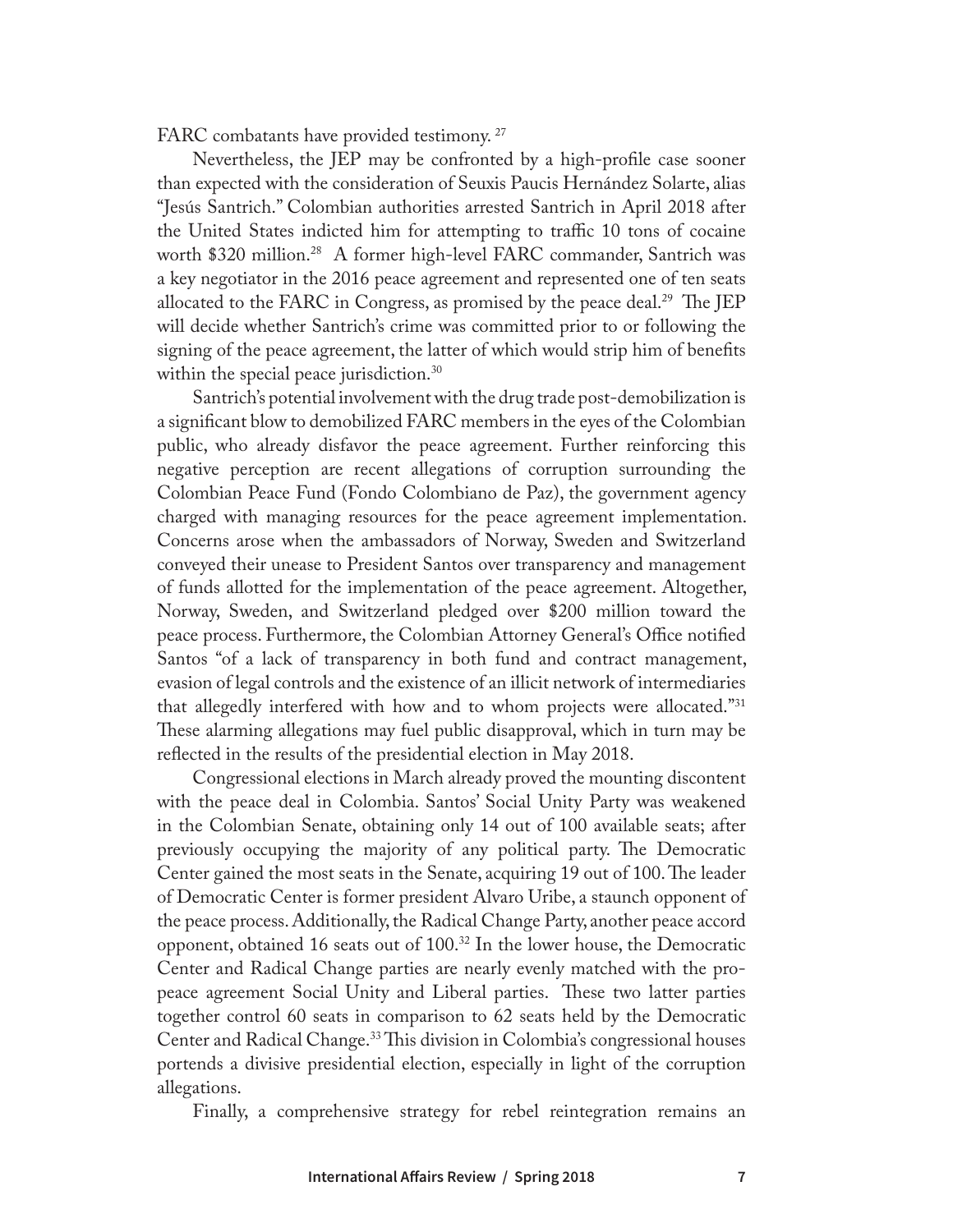ambiguous issue as the government has yet to offer a concrete national plan. On a recent visit to Colombia, Jefrey Feltman, Under-Secretary for Political Afairs for the United Nations (UN), stated:

*Reintegrating former fghters is a difcult prospect in any postconfict situation. Success in the context of Colombia demands the development and implementation very quickly of opportunities that provide former fghters, including women, with an alternative that is attractive and distinct from that which may be on ofer from illegal economies…eforts on a larger scale are needed.34*

The FARC recently criticized the government for the inadequate conditions of zones designated for demobilized members. The FARC cited a lack of access to public and fnancial services, housing, food and economic opportunity, coupled with poor sanitary conditions and delays in the issuing of documentation to inhabitants.<sup>35</sup> The lack of tangible plans for the reintegration process may dilute the FARC's overall participation in the peace process and drive desertion.

#### **RECIDIVISTS AND DISSIDENTS**

While the Santos administration estimates that the amount of FARC dissent is about seven percent, or approximately 700 rebels, reports suggest that the actual amount is closer to 15 percent, or around 1,000-1,500 rebels.<sup>36</sup> This figure is not surprising; the AUC sufered a similar result when it disbanded in 2006 under Alvaro Uribe's administration.37

Given the length of the insurgency, many FARC members were born into fghting, or otherwise joined at a young age. Researchers Enzo Nussio and Kimberly Howe cite a study conducted by the Colombian Family Welfare Institute, stating that about "50% of all FARC fghters joined this group when they were younger than 18 years of age and that youth recruitment has increased dramatically in recent years."38 As a consequence, the dissidents' available skills create more opportunities for them in the criminal underworld. This does not encourage reintegration into Colombian society nor the seeking out of licit, but oftentimes less lucrative, careers.

Journalist James Bargent writes that within one week of complete demobilization in August 2017, reports surfaced that dissidents had overtaken major drug trafficking areas in the northern, southern, central, and eastern portions of Colombia.39 Across the country, FARC dissidents were detected in 16 different municipalities.<sup>40</sup> Bargent also asserts that the continued forced recruitment of youth, robbery of arms, and murders connected to the FARC dissidents demonstrate their criminal impact. When the FARC released its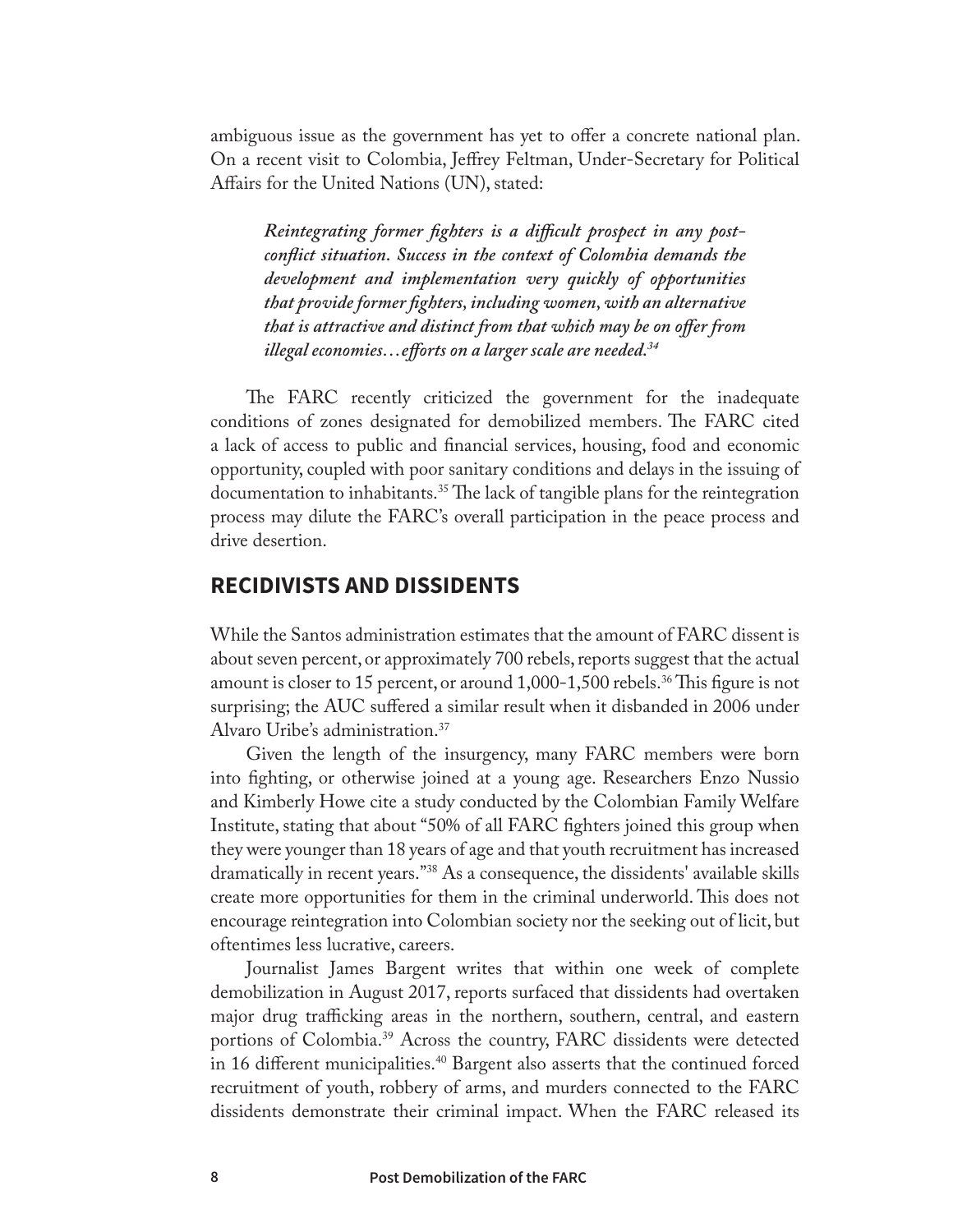official asset list (woefully low in comparison to estimates by third parties), notations delineated certain assets as "in the hands of dissidents," revealing the alarming potential resources that breakaway groups may have in their possession to continue their criminal trade.<sup>41</sup>

As stated previously, some degree of recidivism is already anticipated from demobilized FARC combatants. When the AUC demobilized in 2006, former paramilitary members ascribed their return to crime as a result of their inability to reintegrate, the threat of retaliation from victims, and/or the limited profts (in comparison to illicit trade proceeds) derived from a legitimate occupation.42 These factors will likely also influence the return of former FARC rebels to illicit activities. Around 34 former FARC members and 13 family members have been killed since April 2017.<sup>43</sup> More recently, two former FARC members were murdered in January 2018 while campaigning in northwest Colombia.44 Incidents such as these may provoke others to rearm out of fear.

The risk of recidivism can also be inferred by a reading of the open letter from the FARC's former commander-in-chief, Rodrigo Londoño Echeverri, alias "Timochenko," to Colombian President Juan Manuel Santos in September 2017. In the letter, Timochenko criticized the government's lack of efort in implementing certain aspects of the peace accord and reintegration measures. This includes issuing identification cards, bank accounts and income stipends, as well as constructing adequate camps in designated concentration zones for former combatants.45 UN Under-Secretary-General Feltman also expressed concern during his recent speech in Colombia about "the drifting of a number of FARC members out of the zones, for a range of reasons that include joining the so-called 'dissidents'…a troubling sign of what could be the result on a wider scale if reintegration efforts are not very substantially accelerated." <sup>56</sup>

Furthermore, Timochenko communicated concern over the slow-moving legislative process to pass individual components of the peace accord. The government's inability to meet these requirements will likely persuade some number of former rebels to reenter a life of crime – potentially a more appealing option when compared to their current conditions.

However, the greatest threat of recidivism may come from former midlevel commanders in the FARC. As Sarah Zukerman Daly remarks in her article, "the mid-ranking commanders, stripped by demobilization of their war incomes and status, engage in crime and pull their rank and fle with them."47 Mid-level leadership has allegedly acted in its own interest previously, as Insight Crime reported in relation to the released asset list: "While many fronts certainly profted from lucrative criminal activities, it is most likely that many mid-level commanders never declared this wealth nor pushed it up to the FARC leadership, preferring to line their own pockets."<sup>48</sup> These alleged actions may offer a clue toward potential recidivism, as these officers may pursue their lost status and profts within an illicit organization.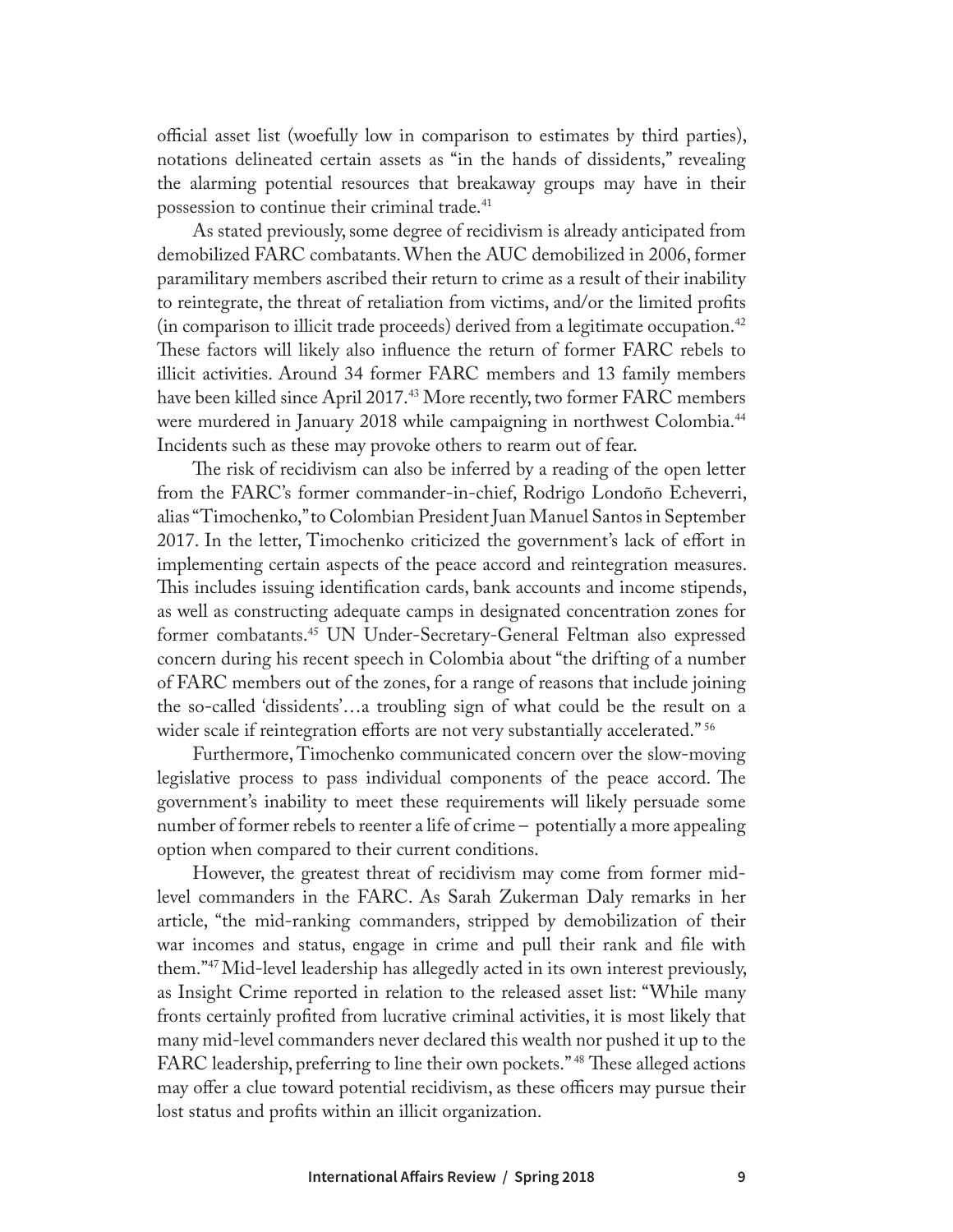#### **COLOMBIA'S CRIMESCAPE POST-DEMOBILIZATION**

On November 24, 2017, Colombia celebrated its frst year of peace with demobilized FARC members. While a momentous occasion for a country that has long sufered violence and confict, Colombia needs to remain vigilant of its evolving crimescape as dynamics shift correspondingly to the FARC's demobilization.

Encouragingly, insurgent-related crimes have decreased. A 2017 report in Americas Quarterly stated that "homicides fell by 6 percent in the frst half of 2017 compared to last year. Other types of violence deployed by armed groups also declined signifcantly over that period, including threats (down 35 percent), extortion (43 percent), terrorist (52 percent), and kidnapping (18 percent)," citing both the peace process and various public security initiatives as reasons for the favorable numbers.49

However, other statistics provide evidence of new criminal groups asserting themselves in past FARC strongholds. In former confict areas, the homicide rate has increased by 15 percent.<sup>50</sup> Some sources surmise that the FARC-controlled populations were left vulnerable to BACRIM and the National Liberation Army (ELN), another insurgent group, once the rebels forfeited their arms. In particular, BACRIM appear to have expanded since the demobilization, reportedly penetrating 18 additional municipalities in Colombia, totaling 74 in July of  $2017<sup>51</sup>$  Further evidence of new criminal players in Colombia's crimescape is refected through the spike in social leader assassinations; an efort by criminals to remove local opposition. Insight Crime reports that an average of one social leader murder has occurred every four days since the signing of the peace deal in  $2016<sup>52</sup>$  Overall, new criminal organizations have spread to at least 90 of the 242 municipalities where a FARC presence was detected prior to demobilization.<sup>53</sup>

These alarming numbers indicate a shift in the organization and makeup of Colombia's criminal underworld. The wheel networks that were characteristic of the Medellin cartel, the Cali cartel and the FARC are fragmented into nimble, decentralized chain networks that often control only one or two components within the drug trafficking supply chain. With no core group to target, Colombian authorities are faced with the daunting task of locating these dispersed networks and rupturing the often-replaceable nodes in their confrontation with Colombia's drug trade. BACRIM, the ELN, FARC dissidents, and other armed groups have exploited the demobilization of the FARC by overtaking major drug corridors within the country, and these groups will continue to extend their reach.

With the labored pace of legislative action to construct the legal foundation for peace implementation, former rebels are likely to become impatient with the process. Desertion in the coming months will allow for the formation of more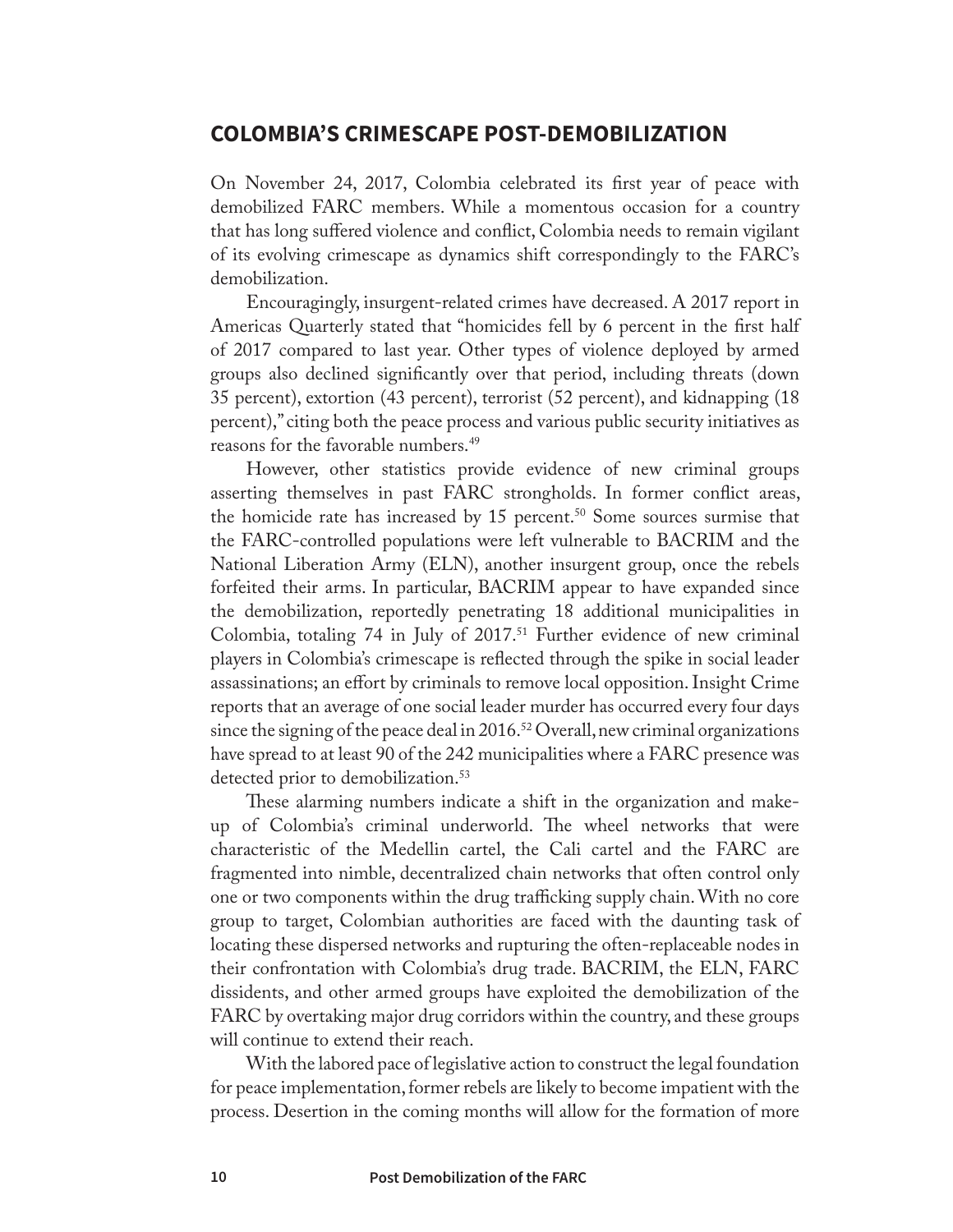robust dissident networks. If the AUC demobilization in 2006 provides any indication, combined FARC dissident and recidivism rates may reach upwards of 20 percent if reintegration eforts are not signifcantly augmented by the government. The arrest of former commander Jesús Santrich demonstrates the continued threat and allure of criminal networks to demobilized FARC members and casts doubt on whether some members have completely abandoned criminal activities.

While Colombia has indeed arrived at a promising point in its history with the peace accord, security forces and citizens alike need to confront a new reality. Despite the FARC's demobilization, Colombia's criminal underworld has simply evolved, taking advantage of the vacuum left behind by Latin America's largest insurgency. Efforts outside of Colombia to combat transnational criminal networks hold lessons applicable to FARC's demobilization. International partnerships, a stronger government presence in vulnerable areas, and a viable substitution of a proftable licit crop (among other proactive measures) are needed to mount a signifcant challenge to Colombia's global cocaine industry and other illicit networks.

#### ENDNOTES

- 1 "Colombia: Court Approves Peace Tribunals Ahead of Vote." *Stratfor Enterprises*, LLC, 15 Nov. 2017,http://www.stratfor.com/situation-report/colombia-court-approves-peace-tribunals-ahead-vote
- 2 June Beittel, "Colombia: Background, U.S. Relations, and Congressional Interest," Congressional Research Service Report, No. RL3225, 28 November 2012, 13, https://fas.org/sgp/crs/row/ RL32250.pdf.; --, "Revolutionary Armed Forces of Colombia – People's Army." *Mapping Militant Organizations - Stanford University*, (August 15, 2015): http://web.stanford.edu/group/ mappingmilitants/cgi-bin/groups/view/89.
- 3 Kimberley L. Tachuk and Rollie Lal, "Terrorist Criminal Enterprises," in *Te Teory and Practice of Terrorism: Alternative Paths of Inquiry*, ed. Rhea Siers and Elena Mastors (Nova Science, 2017), 8.
- 4 "Marxists with a Better Business Plan," *Bloomberg Business Week*, 21 January, 2010, https://www. bloomberg.com/news/articles/2010-01-21/marxists-with-a-better-business-plan6
- 5 Max Manwaring, "Te Revolutionary Armed Forces of Colombia (FARC): A Transnational Criminal-Insurgent-Terror Phenomenon," in *Terrorist Criminal Enterprises: Financing Terrorism through Organized Crime*, ed. Kimberley Tachuk, (Praeger, forthcoming).
- 6 Livia Wagner, "Organized Crime and Illegally Mined Gold in Latin America," *Te Global Initiative Against Transnational Organized Crime,* (April 2016): http://globalinitiative.net/organized-crimeand-illegally-mined-gold-in-latin-america/
- 7 Bilal Y. Saab and Alexandra Taylor, "Criminality and Armed Groups: A Comparative Study of FARC and Paramilitary Groups in Colombia," *Studies in Confict and Terrorism* 31, no. 6 (29 May 2009): 464, https://doi.org/10.1080/10576100902892570.; "Warxists with a Better Business Plan," *Bloomberg Business Week.*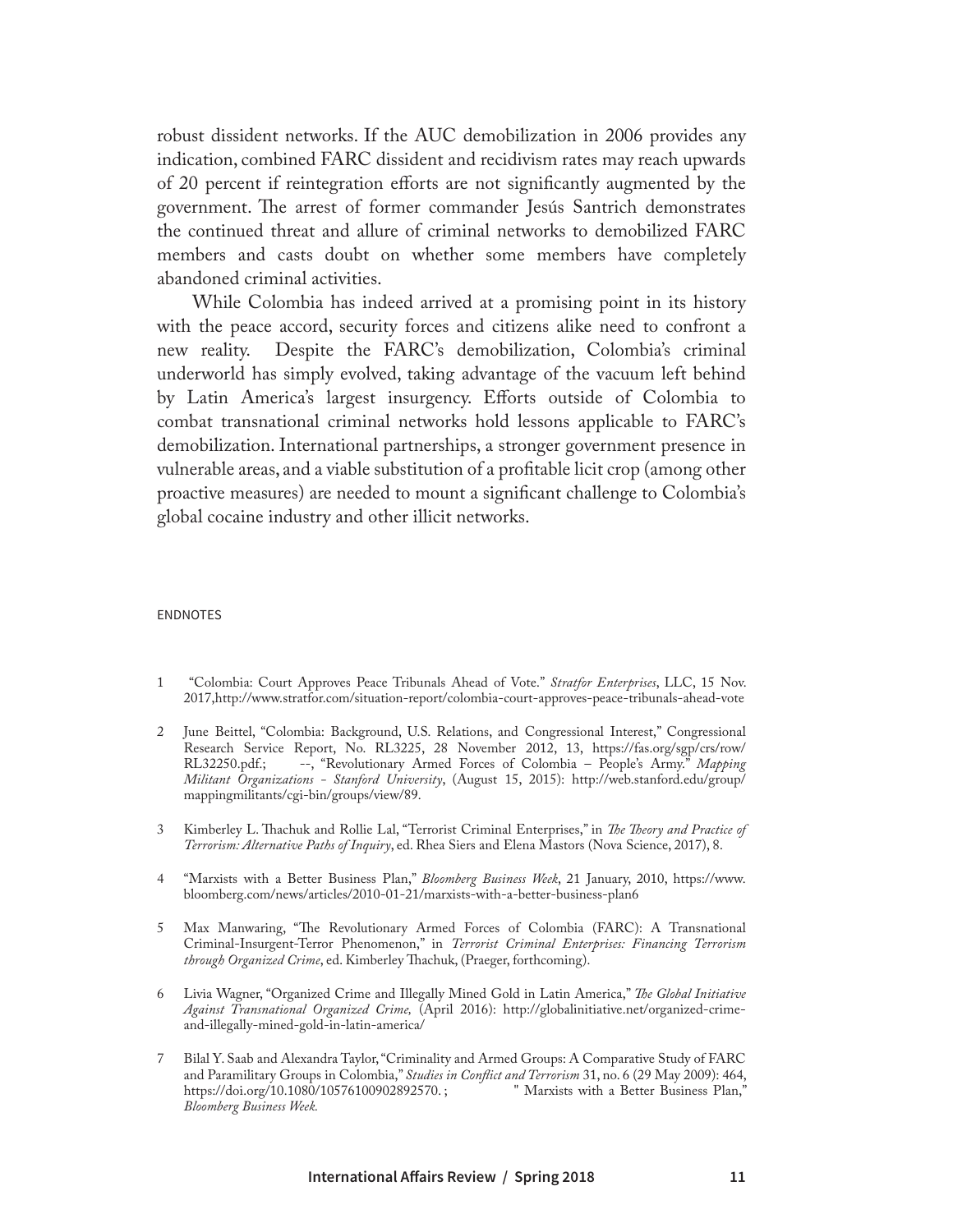- 8 Saab and Taylor, 464.
- 9 Thachuk and Lal, 8-9.
- 10 Colin P. Clarke, "Drugs & Tugs: Funding Terrorism through Narcotics Trafcking," *Journal of Strategic Security* 9, no. 3 (Fall 2016): 3, https://doi.org/10.5038/1944-0472.9.3.1536
- 11 Manwaring, 2016; Jeremy McDermott, "Criminal Activities of the FARC and Rebel Earnings," Insight Crime (May 21 2013): www.insightcrime.org/investigations/farc-criminal-activities-income
- 12 Bruce Bagley, "Globalisation and Latin American and Caribbean Organised Crime," *Global Crime 6,*  no. 1 (February 2004): 40, https://doi.org/10.1080/1744057042000297963
- 13 Ibid.
- 14 Ibid, 41.
- 15 Michael Kenney, "The Architecture of Drug Trafficking: Network Forms of Organisation in the Colombia Cocaine Trade," *Global Crime* 8, no. 3 (August 2007): 242-43, https://doi. org/10.1080/17440570701507794
- 16 Ibid.
- 17 Beittel, 15.
- 18 Thachuk and Lal, 9.
- 19 Kenney, 244-247.
- 20 Enzo Nussio and Kimberly Howe, "What if the FARC Demobilizes?" *Stability: International Journal of Security & Development* 1, no. 1 (November 2012): 61, https://doi.org/10.5334/sta.aj
- 21 Ibid.
- 22 "Colombia: Just When FARC Deal Was Appearing Safe, a New Threat Arises," Stratfor Enterprises, *LLC*, 19 October, 2017, www.stratfor.com/article/colombia-just-when-farc-deal-was-appearing-safenew-threat-arises
- 23 Tristan Clavel, "Colombia's Urabeños Recruiting Dissidents from FARC Peace Process," *Insight Crime*  (26 January, 2017): www.insightcrime.org/news-briefs/colombia-urabenos-recruiting-dissidents-farcpeace-process
- 24 Angelika Albaladejo, "Is Colombia Underestimating the Scale of FARC Dissidence?" *Insight Crime*  (17 October, 2017): www.insightcrime.org/news-analysis/is-colombia-underestimating-scale-farcdissidence
- 25 Stratfor, "Colombia: Court Approves Peace Tribunals."
- 26 Julia Symmes Cobb, "Colombia tribunal begins mammoth task of investigating, trying war crimes," *Reuters*, 15 March 2018, www.reuters.com/article/us-colombia-peace-court/colombia-tribunalbegins-mammoth-task-of-investigating-trying-war-crimes-idUSKCN1GR2P6.
- 27 Ibid.
- 28 Mimi Yagoub, "4 Troubling Takeaways From FARC Leader's Arrest," *Insight Crime* (12 April 2018): www.insightcrime.org/news/analysis/4-troubling-takeaways-from-farc-leaders-arrest/.; --, "Colombia: FARC Commander Arrested For Drug Trafficking," Stratfor Enterprises, LLC, 10 April 2018, worldview.stratfor.com/situation-report/colombia-farc-commander-arrested-drug-trafficking.
- 29 Ibid.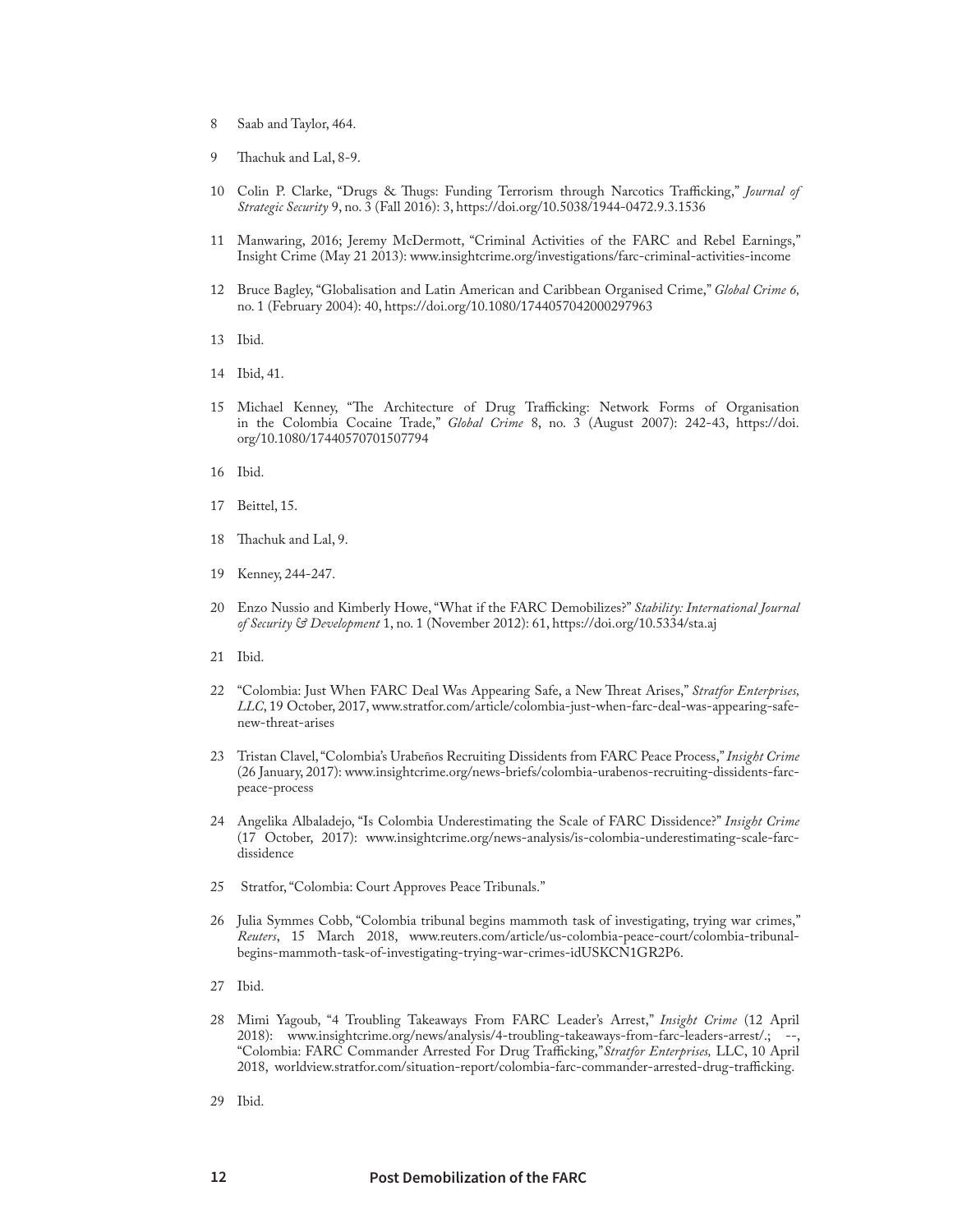- 30 Mimi Yagoub, "Dire Outlook for Colombia Peace Process After FARC Leader's Arrest," *Insight Crime*  (10 April 2018): www.insightcrime.org/news/analysis/dire-outlook-colombia-peace-process-farcleaders-arrest/
- 31 Felipe Puerta, "Corruption Plagues Implementation of Colombia-FARC Peace Deal," *Insight Crime*  (16 April 2018): www.insightcrime.org/news/analysis/corruption-plagues-implementation-colombiafarc-peace-deal/
- 32 Mike LaSusa, "Colombian Election Cast Doubt Over Future of FARC Deal," *Insight Crime* (12 March 2018): www.insightcrime.org/news/brief/colombia-election-results-cast-doubt-future-farcpeace-deal/
- 33 Ibid.
- 34 Jefrey Feltman, "Opening Remarks to the Press by United Nations Under-Secretary-General for Political Afairs Jefrey Feltman," UN Verifcation Mission in Colombia, United Nations, 15 November 2017, Bogotá, Colombia, Opening Remarks to the Press.
- 35 "¿Cuáles son los problemas que enfrenta la implementación del Acuerdo de Paz?" *Semana,* 09 April 2018, www.semana.com/nacion/multimedia/semana-en-vivo-cuales-son-los-problemas-queenfrenta-la-implementacion-del-acuerdo-de-paz/563055
- 36 Albaladejo, Sep 2017.
- 37 Nussio and Howe, 63.
- 38 Ibid, 59.
- 39 James Bargent. "Reports Show Ex-FARC Criminal Cells Taking Shape Around Colombia," *Insight Crime*, August 1, 2017, www.insightcrime.org/news/analysis/reports-show-ex-farc-criminal-cellstaking-shape-around-colombia
- 40 Mimi Yagoub, "8 Months In, Concerns Linger as Colombia's FARC Peace Process Advances," *Insight Crime*, 20 July 2017, https://www.insightcrime.org/news/brief/8-months-concerns-linger-colombiafarc-peace-process-advances
- 41 Mimi Yagoub, "Te FARC's Riches: Millions Apparently Lost to Dissidents," *Insight Crime,* September 2017, www.insightcrime.org/news/analysis/the-farc-riches-millions-apparently-lostdissidents
- 42 Nussio and Howe, 62-64.
- 43 United Nations Security Council, "Report of the Secretary-General on the United Nations Verifcation Mission in Colombia," UN Doc S/2017/1117, 27 December 2018, colombia.unmissions. org/sites/default/fles/en\_-\_n1745936.pdf 49 Ken Menkhaus, "Al-Shabab's Capabilities Post-Westgate," CTC Sentinel 7, no. 2 (2014): 6. https://www.ctc.usma.edu/posts/al-shababs-capabilitiespost-westgate.
- 44 Adriaan Alsema, "FARC members killed while campaigning in northern Colombia," *Colombia Reports*, 18 January 2018, colombiareports.com/former-farc-guerrillas-killed-campaign-event-northerncolombia/
- 45 Angelika Albaladejo, "Colombia's FARC Pressures Government to Comply with Peace Obligations," *Insight Crime* (27 September 2017): www.insightcrime.org/news/brief/farc-pressure-governmentfulfll-peace-obligations
- 46 Feltman.
- 47 Sarah Zukerman Daly, "7,000 FARC rebels are demobilizing in Colombia. But where do they go next?" *Washington Post*, 21 April, 2017, www.washingtonpost.com/news/monkey-cage/wp/2017/04/21/7000 farc-rebels-are-demobilizing-in-colombia-but-where-do-they-go-next/